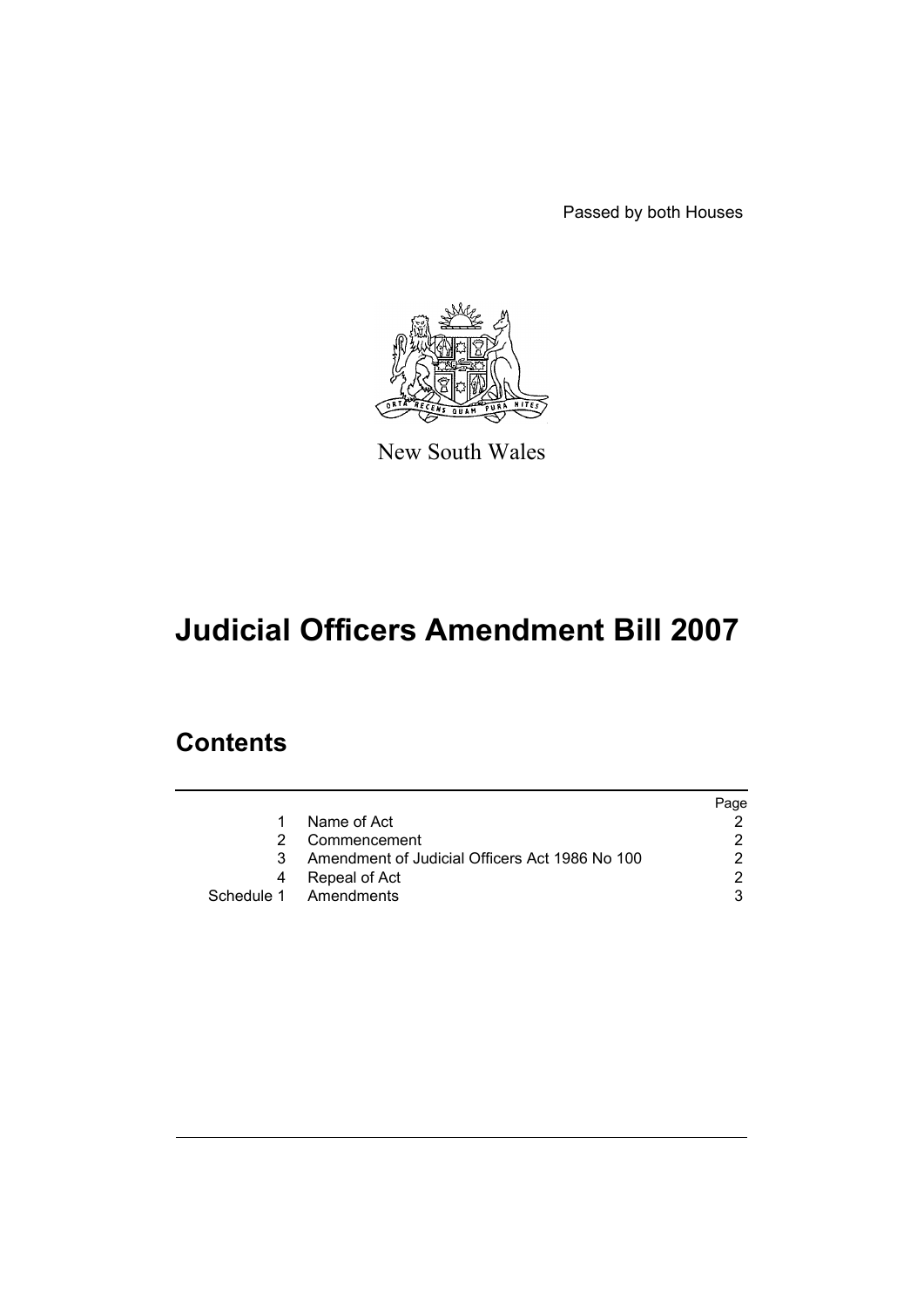*I certify that this public bill, which originated in the Legislative Assembly, has finally passed the Legislative Council and the Legislative Assembly of New South Wales.*

> *Clerk of the Legislative Assembly. Legislative Assembly, Sydney, , 2007*



New South Wales

## **Judicial Officers Amendment Bill 2007**

Act No , 2007

An Act to amend the *Judicial Officers Act 1986* in relation to the appointment of non-legally qualified persons in addition to judicial officers to the Conduct Division of the Judicial Commission of New South Wales; and for other purposes.

*I have examined this bill and find it to correspond in all respects with the bill as finally passed by both Houses.*

*Assistant Speaker of the Legislative Assembly.*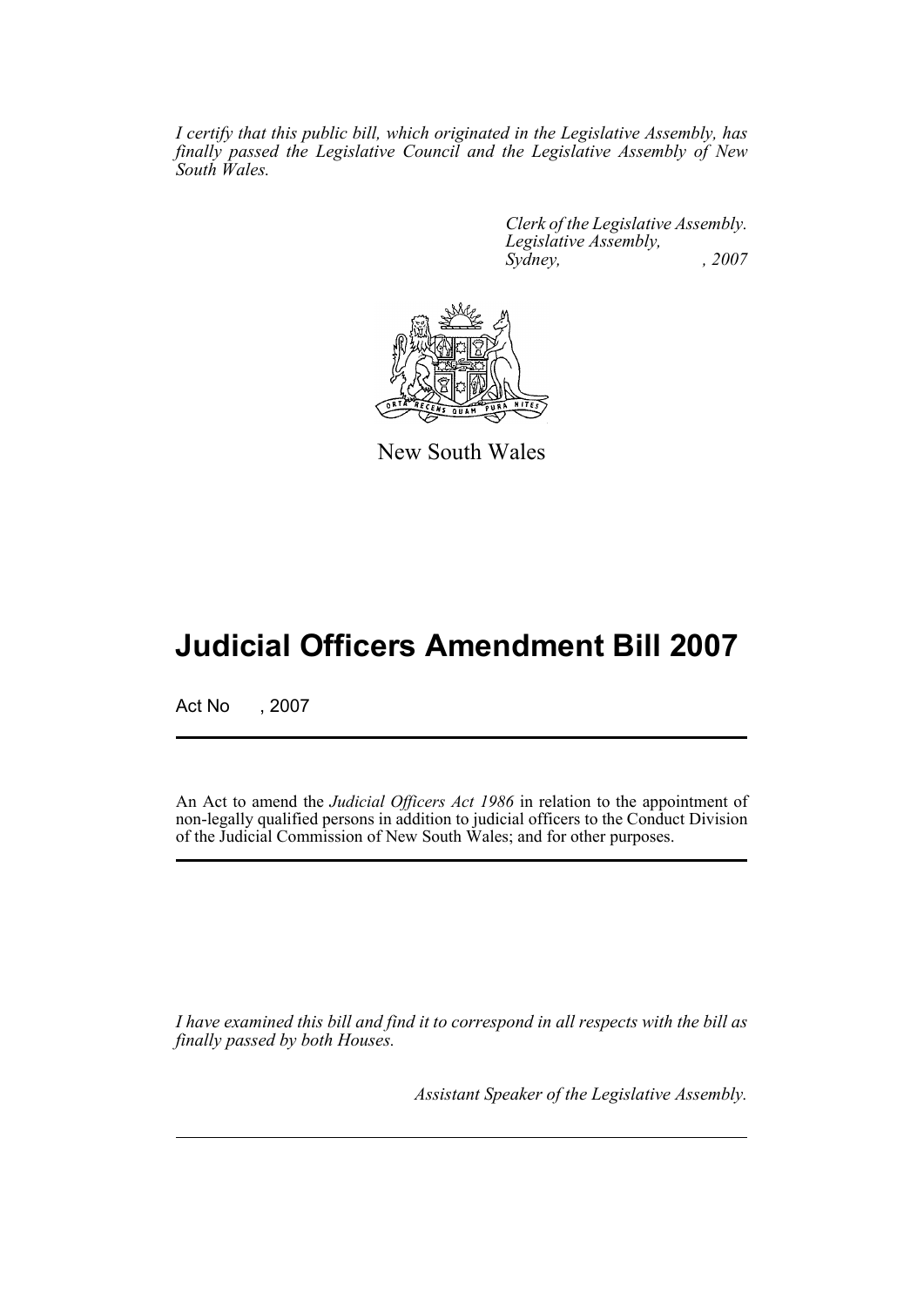## <span id="page-2-0"></span>**The Legislature of New South Wales enacts:**

## **1 Name of Act**

This Act is the *Judicial Officers Amendment Act 2007*.

## <span id="page-2-1"></span>**2 Commencement**

This Act commences on the date of assent to this Act.

## <span id="page-2-2"></span>**3 Amendment of Judicial Officers Act 1986 No 100**

The *Judicial Officers Act 1986* is amended as set out in Schedule 1.

## <span id="page-2-3"></span>**4 Repeal of Act**

- (1) This Act is repealed on the day following the day on which this Act commences.
- (2) The repeal of this Act does not, because of the operation of section 30 of the *Interpretation Act 1987*, affect any amendment made by this Act.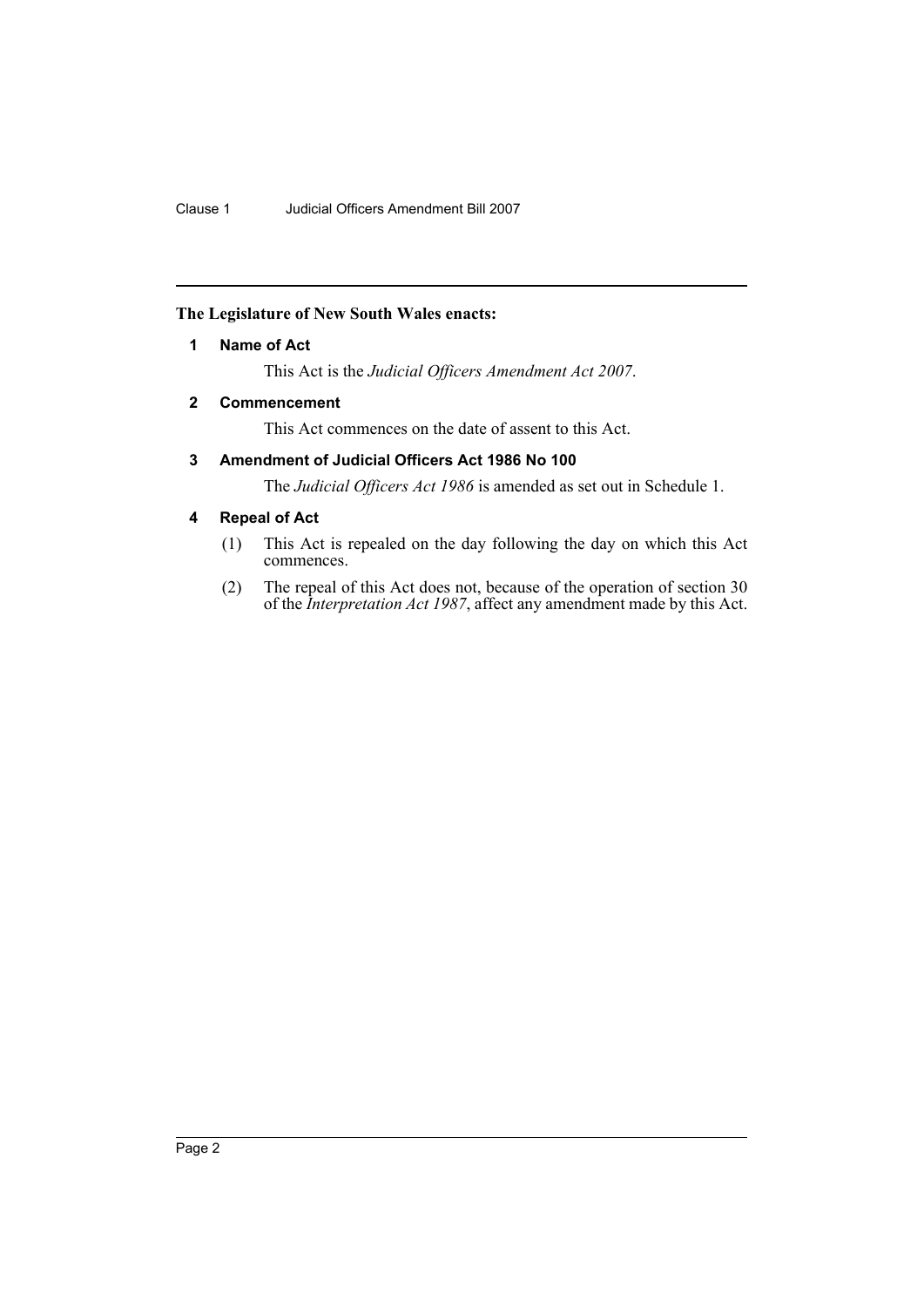Amendments **Amendments** Schedule 1

## <span id="page-3-0"></span>**Schedule 1 Amendments**

(Section 3)

## **[1] Section 22 Constitution of Conduct Division**

Omit section 22 (2). Insert instead:

- (2) Of the panel of 3 persons so appointed:
	- (a) 2 are to be judicial officers (but one may be a retired judicial officer), and
	- (b) one is to be a community representative, being a person of high standing in the community nominated by Parliament in accordance with Schedule 2A.

## **[2] Section 50 Remuneration**

Insert at the end of the section:

(2) A member of the Conduct Division who is a community representative is entitled to be paid such remuneration as the Minister may from time to time determine.

## **[3] Schedule 2A**

Insert after Schedule 2:

## **Schedule 2A Provisions relating to nomination of community representative on Conduct Division**

(Section 22 (2))

## **1 Definition**

In this Schedule:

*community representative* means a person nominated by Parliament for appointment to a panel of the Conduct Division under section  $22(2)$ .

## **2 Nominee not to be legally qualified or member of Commission**

A person cannot be nominated as a community representative if the person:

- (a) is legally qualified (that is, the person is an Australian lawyer or has attained the academic qualifications necessary for admission as an Australian lawyer), or
- (b) is a member of the Commission.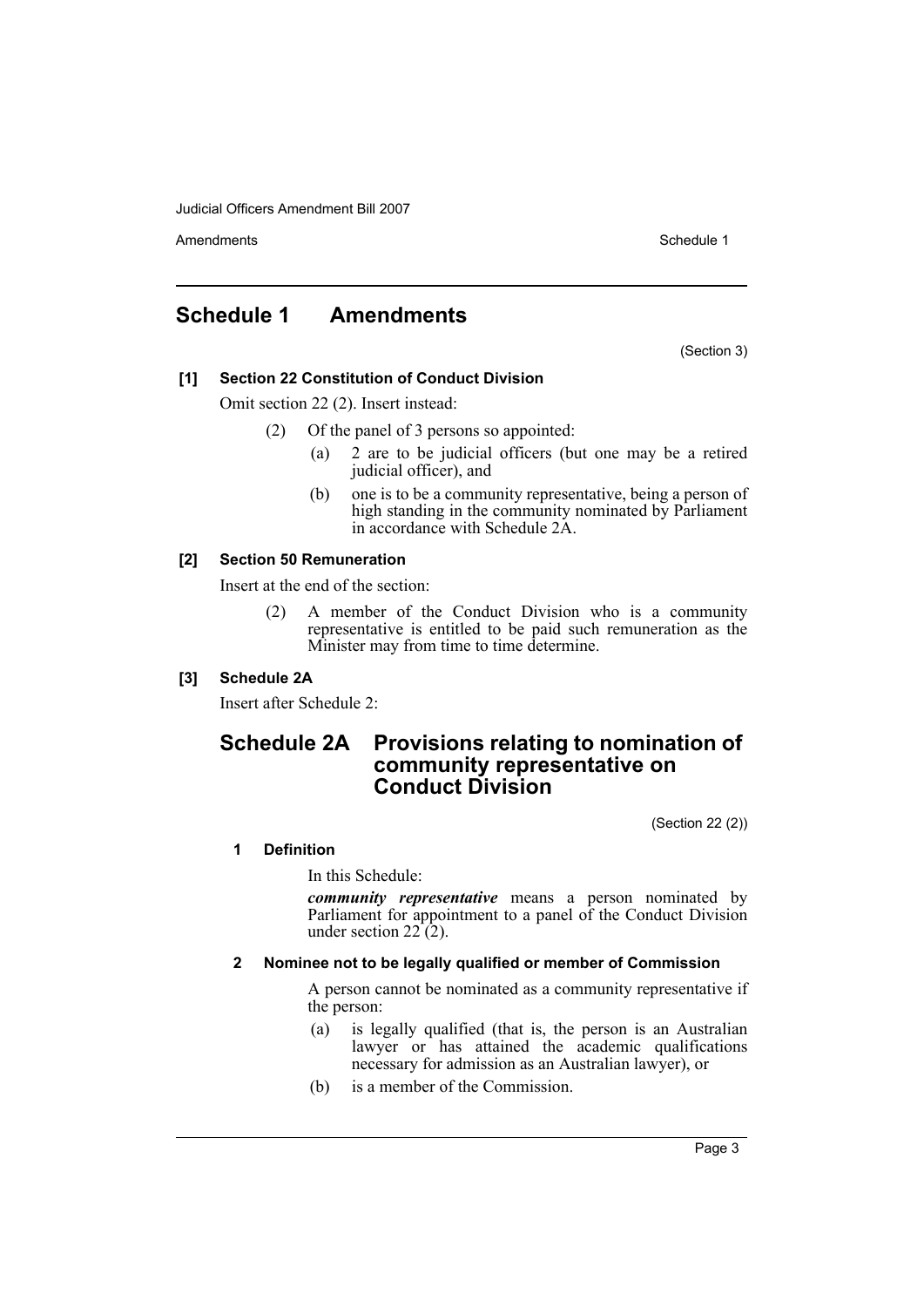Schedule 1 Amendments

#### **3 Two persons may be nominated**

Two community representatives may be nominated by Parliament for the purposes of section 22. The appointment of one of those community representatives to a panel is to be made in rotation (subject to availability for appointment on the occasion concerned).

### **4 Procedure for nomination**

- (1) The Legislative Assembly may by resolution nominate a community representative. If the Legislative Council by message to the Assembly concurs in that nomination, the person is duly nominated as a community representative.
- (2) If the Legislative Council rejects a nomination made by the Legislative Assembly, the Legislative Council may, by message to the Legislative Assembly, nominate another person as a community representative. If the Legislative Assembly by message to the Council concurs in that nomination, the person is duly nominated as a community representative.
- (3) If the Legislative Assembly rejects a nomination made by the Legislative Council under subclause (2) or the Legislative Council fails to nominate another person under subclause (2), the Assembly may by message to the Council:
	- (a) insist on its original nomination, in which case the person nominated by the Assembly is duly nominated as a community representative, or
	- (b) nominate instead another person as a community representative, in which case the procedure for nomination under this clause is resumed in relation to that other person.
- (4) The Legislative Council is taken to have failed to nominate another person under subclause (2) if it has not done so within 3 sitting days after the Legislative Assembly notified the Council of its nomination.

### **5 Expiry of nomination**

- (1) The nomination of a community representative expires:
	- (a) if the nominee becomes legally qualified or a member of the Commission, or
	- (b) if the nominee resigns as a community representative in writing addressed to the presiding officers of the Legislative Assembly and Legislative Council, or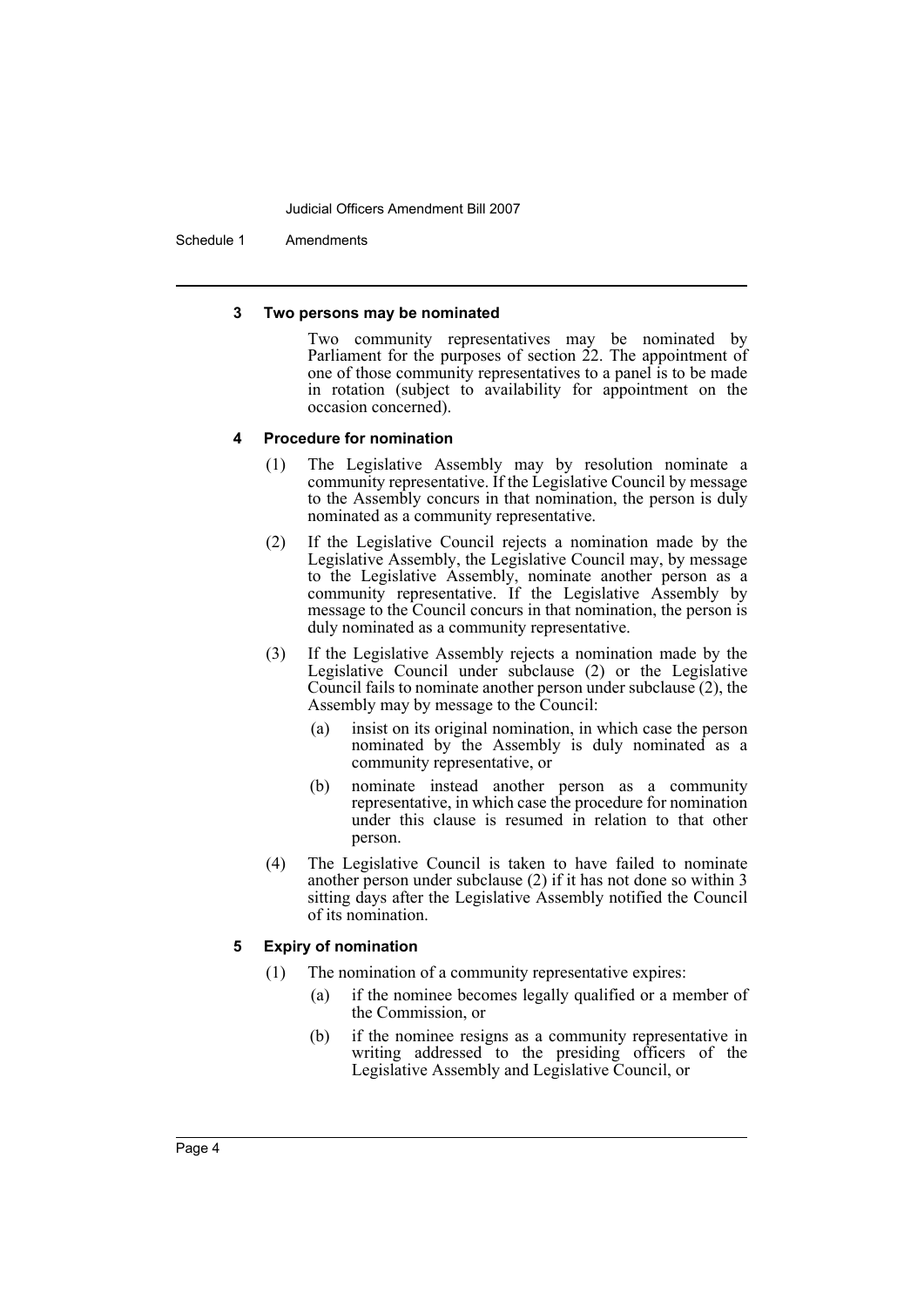Amendments **Amendments** Schedule 1

- (c) if a replacement community representative is nominated by Parliament in accordance with this Schedule, or
- (d) if the nominee becomes bankrupt, applies to take the benefit of any law for the relief of bankrupt or insolvent debtors, compounds with his or her creditors or makes an assignment of his or her remuneration for their benefit, or
- (e) if the nominee becomes a mentally incapacitated person, or
- (f) if the nominee is convicted in New South Wales of an offence that is punishable by imprisonment for 12 months or upwards or is convicted elsewhere than in New South Wales of an offence that if committed in New South Wales would be an offence so punishable.
- (2) The nomination of a community representative expires on the first meeting of the Legislative Assembly following the dissolution of the Assembly.
- (3) If the nomination of a community representative expires after the person's appointment to a panel, the person may continue to sit on that panel as the community representative.

## **[4] Schedule 6 Savings and transitional provisions**

Insert at the end of clause 1 (1):

*Judicial Officers Amendment Act 2007*

**[5] Schedule 6, Part 5**

Insert after Part 4:

## **Part 5 Provisions consequent on enactment of Judicial Officers Amendment Act 2007**

### **5 Definition**

In this Part:

*amending Act* means the *Judicial Officers Amendment Act 2007*.

## **6 Matters under Part 6 and Part 6A not finally dealt with**

(1) Any complaint under Part 6 or formal request under Part 6A referred to the Conduct Division, and not finally dealt with before the commencement of the amending Act, may continue to be dealt with by the Division as constituted immediately before that commencement.